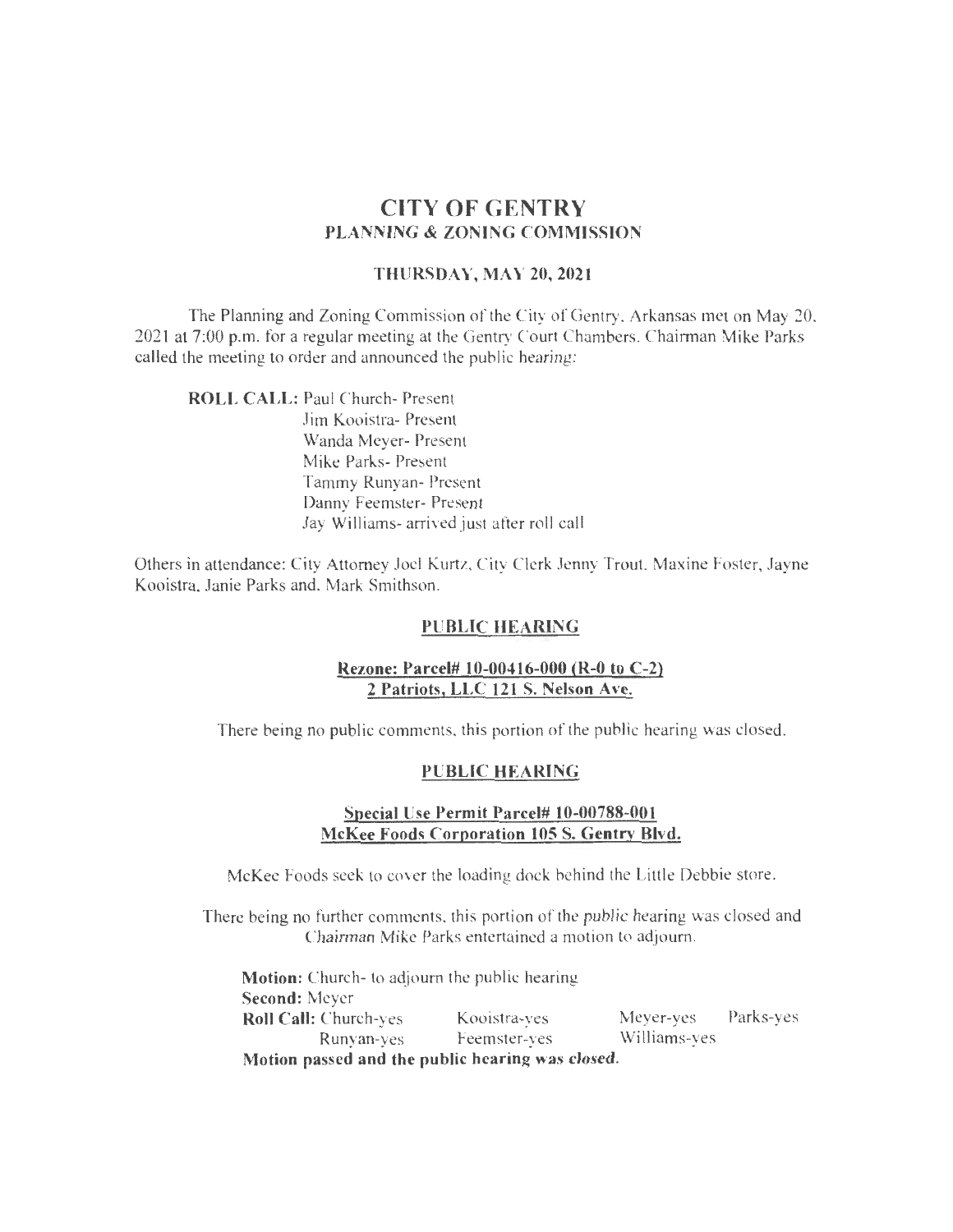## **PLANNING COMMISSION**

## **MEMBERS PRESENT**

## **MEMBERS ABSENT**

Paul Church Danny Feemster Jim Kooistra Jay Williams Wanda Meyer Mike Parks Tammy Runyan

**Others in Attendance:** City Clerk Jenny Trout City Attorney Joel Kurtz, Mark Smithson. Janie Parks, Jayne Kooistra and Maxine Foster.

## **Review of the Minutes of the April15, 2021 Regular Meeting:**

| <b>Motion:</b> Kooistra-to approve the minutes as presented |              |              |           |
|-------------------------------------------------------------|--------------|--------------|-----------|
| <b>Second: Runyan</b>                                       |              |              |           |
| <b>Roll Call:</b> Church-pass                               | Feemster-yes | Kooistra-yes | Parks-yes |
| Williams-yes                                                | Meyer-yes    | Runyan-pass  |           |
| <b>Motion Passed.</b>                                       |              |              |           |

At this point, Chairman Mike Parks asked the Members about adding an item to the agenda. for discussion only. related to 138 N. Otis. regarding a special use permit. All Members agreed to the addition.

#### **1). 2 Patriots LLC: Rezone- Parcel# 10-00416-000: 121 S. Nelson Ave.**

After discussion and consideration:

| <b>Motion:</b> Church- to approve the rezone |              |              |           |
|----------------------------------------------|--------------|--------------|-----------|
| Second: Feemster                             |              |              |           |
| <b>Roll Call:</b> Church-yes                 | Feemster-yes | Kooistra-ves | Parks-yes |
| Williams-yes                                 | Meyer-yes    | Runyan-ves   |           |
| <b>Motion Passed.</b>                        |              |              |           |

#### 2). McKee Foods Corporation: Special Use Permit- Parcel# 10-00788-001

After consideration and discussion :

| <b>Motion:</b> Runyan- to allow the special use permit |              |              |           |
|--------------------------------------------------------|--------------|--------------|-----------|
| Second: Meyer                                          |              |              |           |
| <b>Roll Call: Church-yes</b>                           | Feemster-yes | Kooistra-ves | Parks-yes |
| Williams-yes                                           | Mever-yes    | Runyan-yes   |           |
| Motion passed.                                         |              |              |           |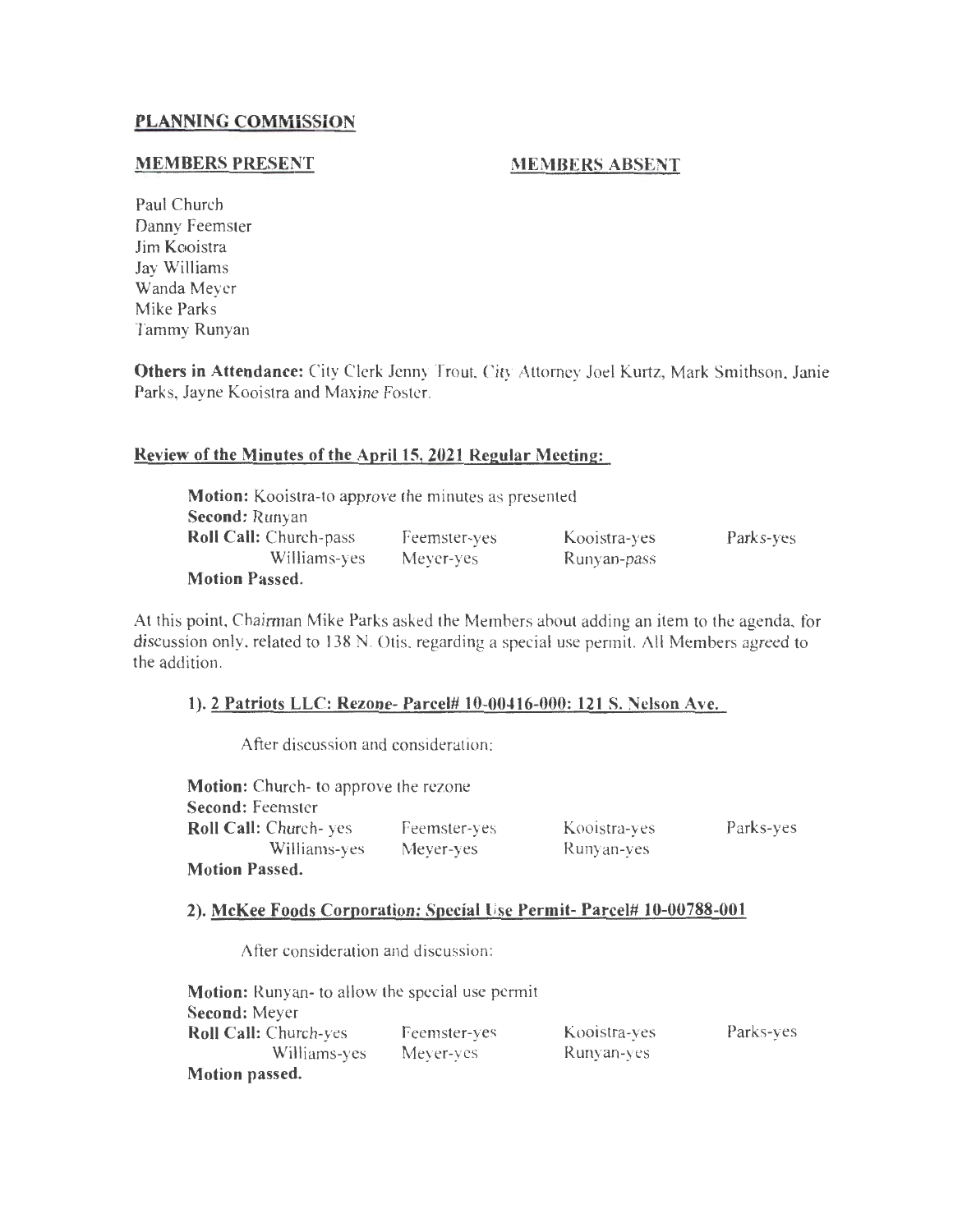## **3). Sam Long & Aet Rajsombath: Tract Split- Parcel# 18-13562-000**

After review and consideration:

| <b>Motion:</b> Church-to approve the tract split as presented                                 |              |              |           |
|-----------------------------------------------------------------------------------------------|--------------|--------------|-----------|
| <b>Second: Williams</b>                                                                       |              |              |           |
| <b>Roll Call: Church-yes</b>                                                                  | Feemster-yes | Kooistra-yes | Parks-yes |
| Williams-yes                                                                                  | Meyer-yes    | Runyan-yes   |           |
| Motion passed.                                                                                |              |              |           |
| **Upon further review:                                                                        |              |              |           |
| <b>Motion:</b> Church- to amend his original motion to state approve the tract split with the |              |              |           |
| stipulation that corrections to the plat be made beforehand, ie: 40' access utility easement  |              |              |           |
| and, 20" on each side of the centerline instead of 15"                                        |              |              |           |
| <b>Second:</b> Williams                                                                       |              |              |           |
| <b>Roll Call:</b> Church-yes                                                                  | Feemster-yes | Kooistra-yes | Parks-yes |
| Williams-yes                                                                                  | Meyer-yes    | Runyan-yes   |           |
| Motion passed.                                                                                |              |              |           |
|                                                                                               |              |              |           |

## **4). Netzel Revocable Trust- Ravmond & Teresa: Lot Split- Parcel# 18-13587-000**

After review and discussion:

| <b>Motion:</b> Kooistra-to approve with correction that Tract 2 should be Tract 1 and, |              |              |           |
|----------------------------------------------------------------------------------------|--------------|--------------|-----------|
| completion of the checklist be made and attached                                       |              |              |           |
| <b>Second:</b> Williams                                                                |              |              |           |
| <b>Roll Call:</b> Church-yes                                                           | Feemster-yes | Kooistra-yes | Parks-yes |
| Williams-yes                                                                           | Mever-yes    | Runyan-ves   |           |
| Motion passed.                                                                         |              |              |           |

# **5). Lovejoy: Szarapow Revocable Trust: Lot Split- Parcel# 10-00148-519**

After review and discussion:

**Motion:** Williams- to approve the lot split reflecting zoning for tracts and. with checklist attached

**Second:** Church **Roll Call:** Church-yes Meyer-yes **Motion passed.** 

Feemster-yes Runyan-yes

Kooistra-yes Parks-yes

Williams-yes